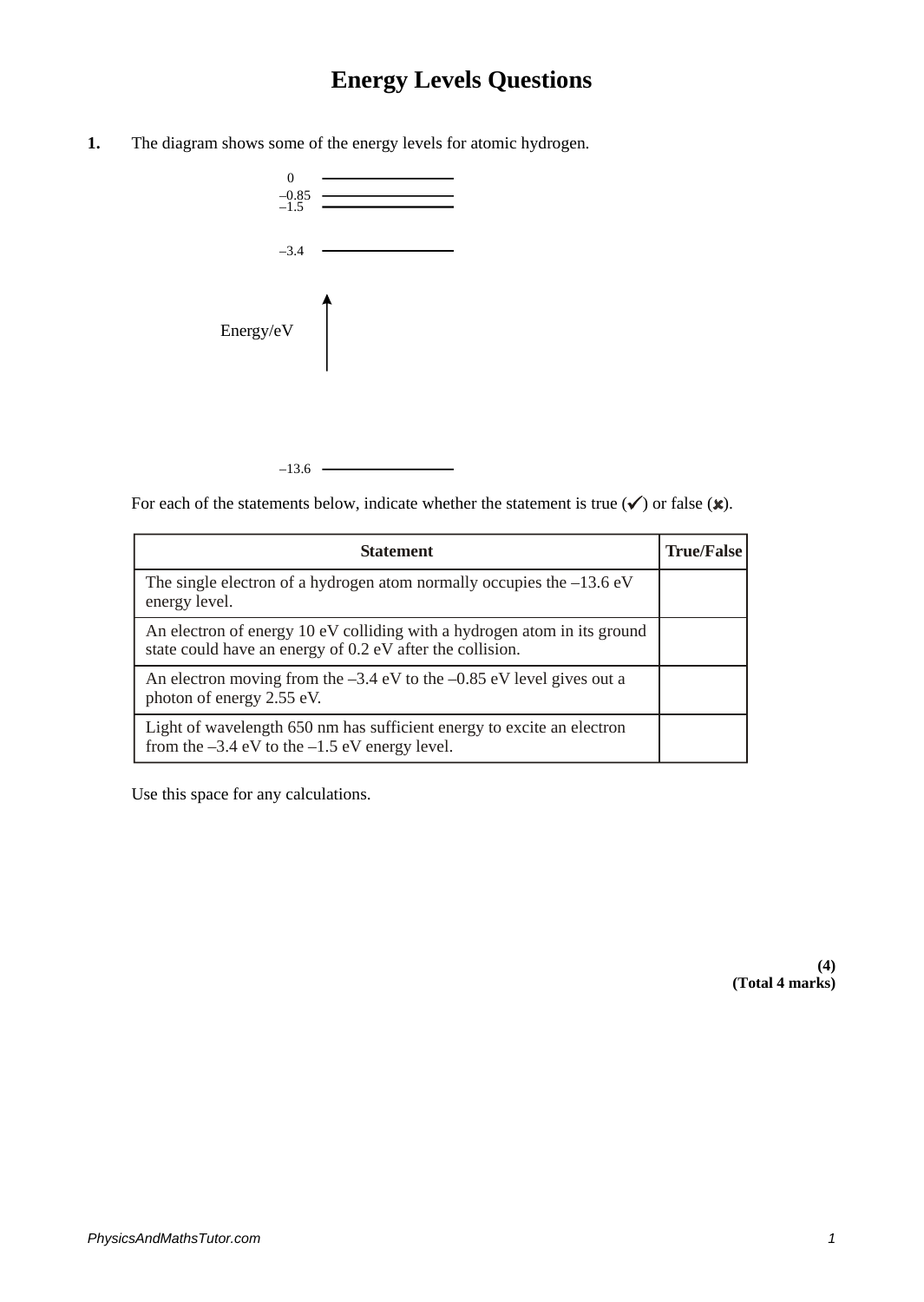**2.** Listed below are four types of wave:

microwave sound ultraviolet infrared

From this list, choose the wave which matches each description in the table below, and write it in the space provided. (You may choose a type of wave once, more than once or not at all.)

| <b>Description</b>                                                                  | Type of wave |
|-------------------------------------------------------------------------------------|--------------|
| A wave capable of causing photoelectric<br>emission of electrons                    |              |
| A wave whose vibrations are parallel to the<br>direction of propagation of the wave |              |
| A transverse wave of wavelength $5 \times 10^{-6}$ m                                |              |
| The wave of highest frequency                                                       |              |

**(Total 4 marks)**

**3.** The diagram shows some of the outer energy levels of the mercury atom.

| $0 \longrightarrow$ Ionisation                                                                                                              |     |
|---------------------------------------------------------------------------------------------------------------------------------------------|-----|
| $-1.6$ $\longrightarrow$                                                                                                                    |     |
| $-3.7$ - $-5.5$ - $-$<br>Energy/eV                                                                                                          |     |
| $-10.4$ $-$                                                                                                                                 |     |
| Calculate the ionisation energy in joules for an electron in the -10.4 eV level.                                                            |     |
|                                                                                                                                             |     |
|                                                                                                                                             |     |
|                                                                                                                                             | (2) |
| An electron has been excited to the -1.6 eV energy level. Show on the diagram all the possible<br>ways it can return to the -10.4 eV level. |     |
|                                                                                                                                             | (3) |
| Which change in energy levels will give rise to a yellowish line ( $\lambda = 600$ nm) in the<br>mercury spectrum?                          |     |
|                                                                                                                                             |     |
|                                                                                                                                             |     |
|                                                                                                                                             |     |
|                                                                                                                                             |     |
|                                                                                                                                             | (4) |